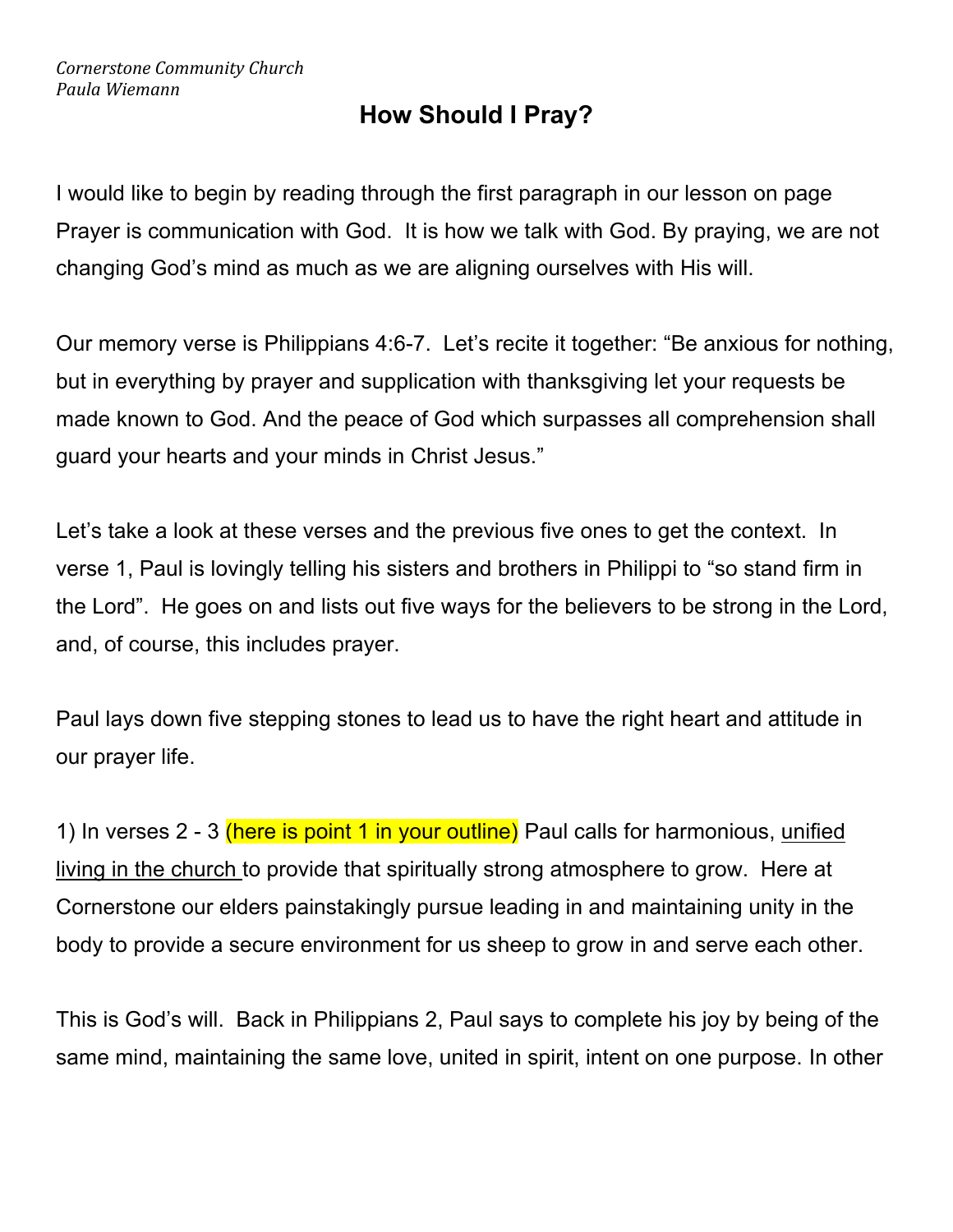## *Cornerstone Community Church*

*Paula Wiemann*

words, we are to enjoy the unity of the church and do everything we can to make for peace and joy.

2) (Here is point 2 on your outline) The second "stone" in standing firm in the Lord is walking in a spirit of joy in God. Verse 4 says to "rejoice in the Lord always, and again I say rejoice". This joy is based upon the wonderful attributes of our great God and our relationship with Him, not our overwhelming circumstances. If we go back to our previous lessons where we learned about the gift of the Bible-God's Word, the character and attributes of God, the person and work of Jesus, our salvation, the person and ministry of the Holy Spirit, we are given a multitude of reasons to rejoice in God always. So don't just focus on your circumstances or difficulties but instead look to the God over your circumstances.

So spiritual strength and fitness come to those who have chosen to rejoice in God no matter the difficulty because their focus is on their Lord, which is always a cause for joy.

At times, when I am overthinking conversations with any one of my four adult children and begin to analyze their lives and decisions or I feel left out of their lives and as a mother I demand more, I lose my joy because I am putting them in the place in my heart that only belongs to God. I begin to be anxious for them, their paths, their spiritual walks, their parenting, their marriage or their future marriages. I could spend all day worrying about them. My focus on Christ gets blurred, and I forget all about Him. I go totally horizontal and forget the vertical.

Then in His goodness, His Holy Sprit reminds me of truth about God from Scripture like Lamentations 3:22-23: "The Lord's lovingkindnesses indeed never cease, for His compassions never fail. They are new every morning; Great is Thy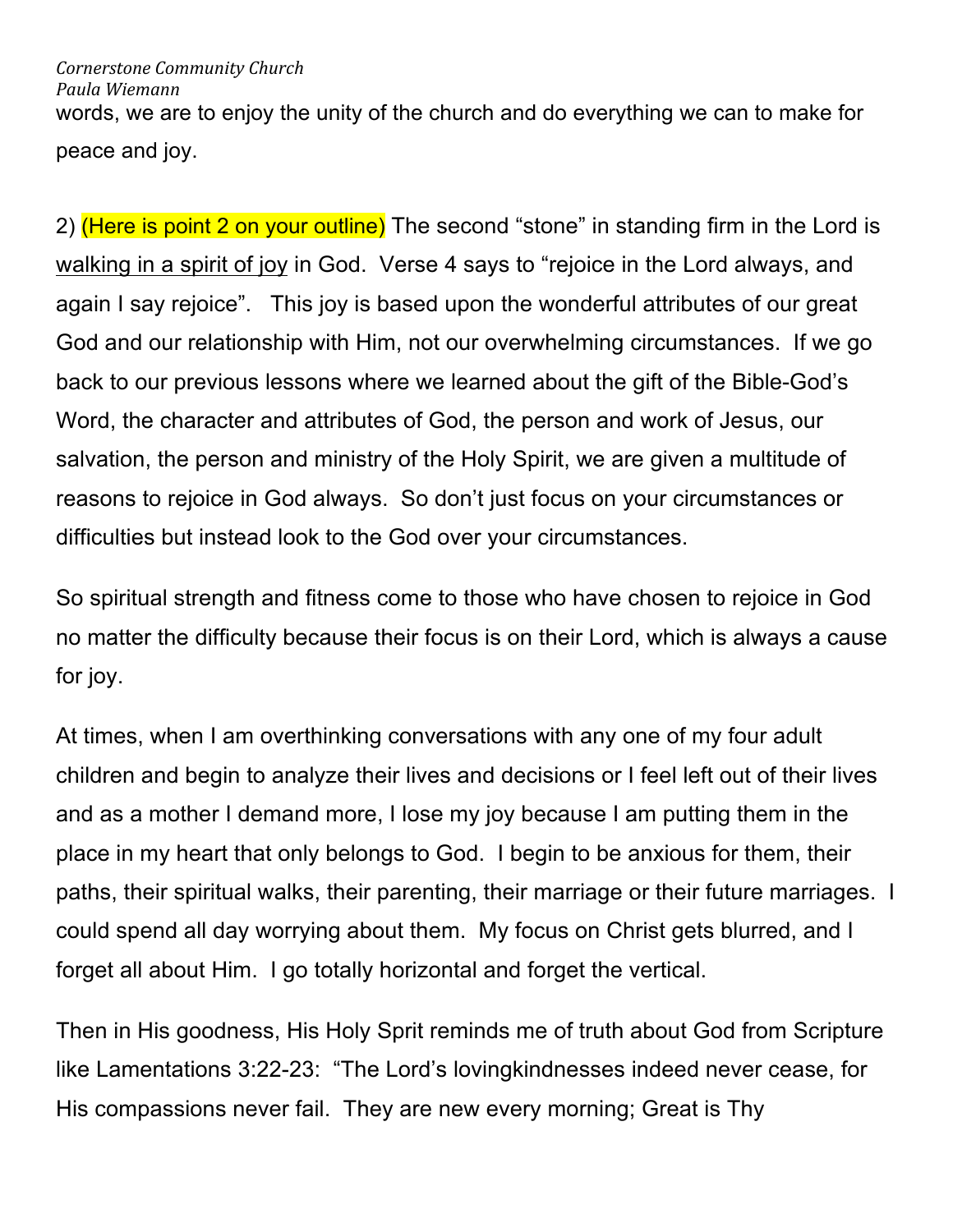faithfulness." My children cannot do loving and kind things for me unceasingly like God does. My children's compassions do fail. My compassions fail! They definitely are NOT new every morning. Our faithfulness fails! That's when the Lord helps me to rejoice in Him alone.

If we are rejoicing in the Lord, focusing on the Lord, remembering His promises, then we are able to do what Paul says in the next verse.

3) Verse 5a call us to "Let your forbearing spirit be known to all men." We are called here to forbear with others, to endure and be patient with others, to put them ahead of ourselves. In other words, (here's point 3) we are called to be humble. Again, I'm thinking of my children and being humble and gentle in my communication with them and not demanding or being critical but taking on an attitude that is gentle and humble or lowly as Jesus called Himself in Matthew 11:29.

How much more in my communication with God, if Jesus is gentle and lowly then surely I cannot elevate myself and presume on certain answers to my prayers from God. I am a sinner who has been saved by grace; grace is a gift that has been given to me by God, and in that I will be grateful. Which brings us to something that should really make us grateful…

4) This is a beautiful, calming little statement. I love it! In the second half of verse 5, Paul says, "The Lord is near." That verse stops me. It sends my heart and mind on the fact that my God, the Creator, my wonderful Savior and Lord is near me now. Makes me think of Hebrews 13:5, "I will never leave you, nor will I ever forsake you." Whom or what else do I need to depend on? The Lord is with me.

Several years ago, John Marc and I attended the funeral of our friend Steve Fernandez, senior pastor of the church we attended when we were still in the Navy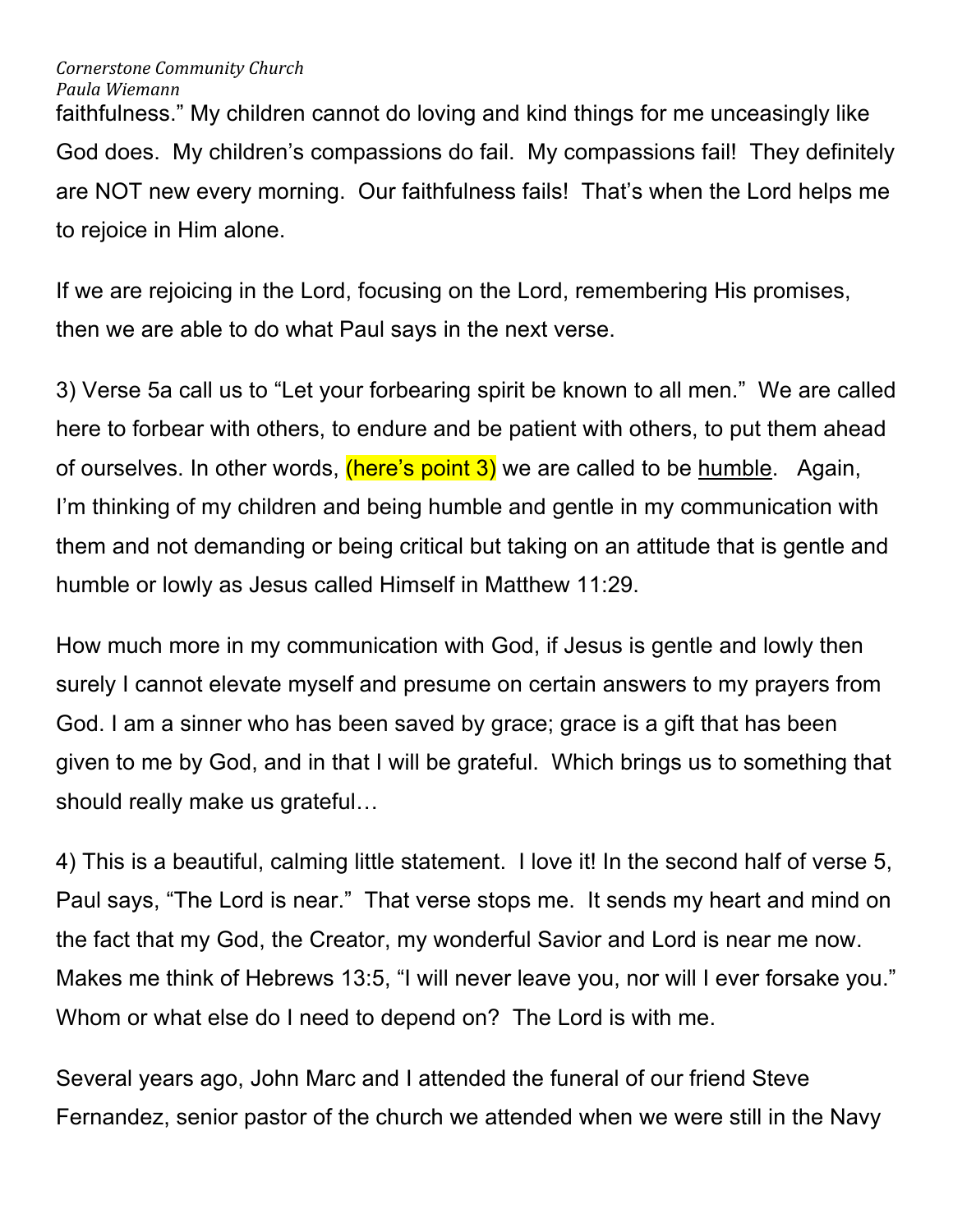stationed in Vallejo. Steve got a brain tumor and went home to be with the Lord. In Steve's last weeks, he needed to be fed. His brother John, also a pastor, shared in the service that one time when he was feeding Steve that he said to him, "Isn't it gonna be great when you get there, and you're perfect and you see Jesus?" Steve replied in slurred speech, "It's great right now." Steve's joy was in the Lord. At one point of the service, they had a video of Steve with him speaking and he recited this verse, "The Lord is near" from Philippians 4. I knew 4:6-7, but I never paid any attention to verse 5, "The Lord is near". Steve Fernandez believed with his whole heart that the Lord was near to him. Never forgot that. This verse should produce a confidence in the Lord, a confidence Steve Fernandez had, that He is near and start to reorient our horizontal gaze to the vertical and chip away at our anxiety.

5) Now here we are, back to the beginning of our memory verse, "Be anxious for nothing." Paul is saying because of your harmony in the body, your joy in the Lord, humility and patience and knowing God is near, you are standing firm and don't need to be anxious for anything. Here's what you do, "by prayer and supplication with thanksgiving, let your requests be made known to God." (Here is point 5) Paul is calling us to call out to God in prayer with a thankful heart. He is the God of promise who is working all things for our good, Romans 8:28. Be thankful for all He has already done in our lives, the mercies He has shown. Be thankful for all He will accomplish for His glory in your life because of your difficulty.

When I have trouble falling asleep at night because I am anxious, I recognize I should pray. But what I started doing instead of asking and requesting I started thanking God for all He did that day. Sometimes my list started with a clean kitchen, and I think I repeated that several times, because I was so grateful for a kitchen that had been piling up for several days, before I knew it I was asleep!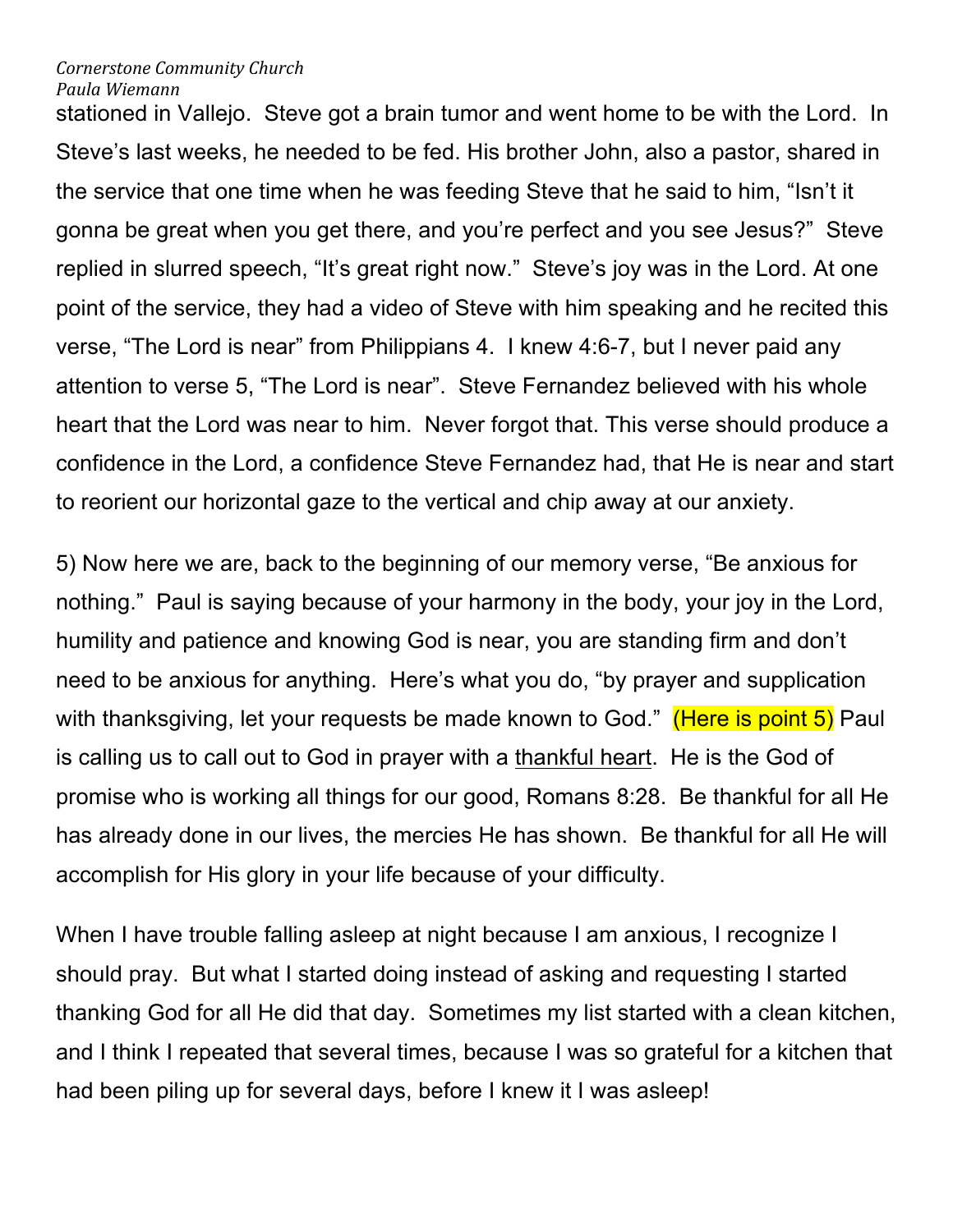We have so much to be thankful for if you are a child of God. Be "thankful for past mercies that are the foundation of future blessings" from God.

Now, under section II, point 1, The gift from God for a thankful heart is (listen for the fill-in the blank) stated in verse 7: "And the peace of God which surpasses all comprehension shall guard your hearts and your minds in Christ Jesus." What verse 7 promises is the calm, serenity, contentment, and peace we long for. What happens here is the answer to our prayer, our supplication, our request is no longer the issue. Here's point 2: The issue is our heart is being more closely aligned with God's loving and sovereign will for us, and we are growing closer to Him and more like Christ.

I love this illustration:

If I am on a boat out in a lake, and I throw a rope from the boat and catch hold of the dock and I pull…do I pull the dock to me, or do I pull myself to the dock? Prayer is not pulling God to my will but prayer is the aligning of my will to the will of God. "Not my will but thine be done."

Paul is teaching us to stand firm in the Lord by living in unity within our church, walking in a spirit of joy in God, cultivating a humble heart before others and especially before God, and as our thankfulness is increasing and our anxiety is diminishing, we have the peace of God. That's how I want to pray…I hope you do, too.

III. Practice of Prayer

- 1) Make an appointment to pray. If you fail to plan, you plan to fail.
- 2) Pray Scripture Colossians 1:9-12
- 3) A.C.T.S.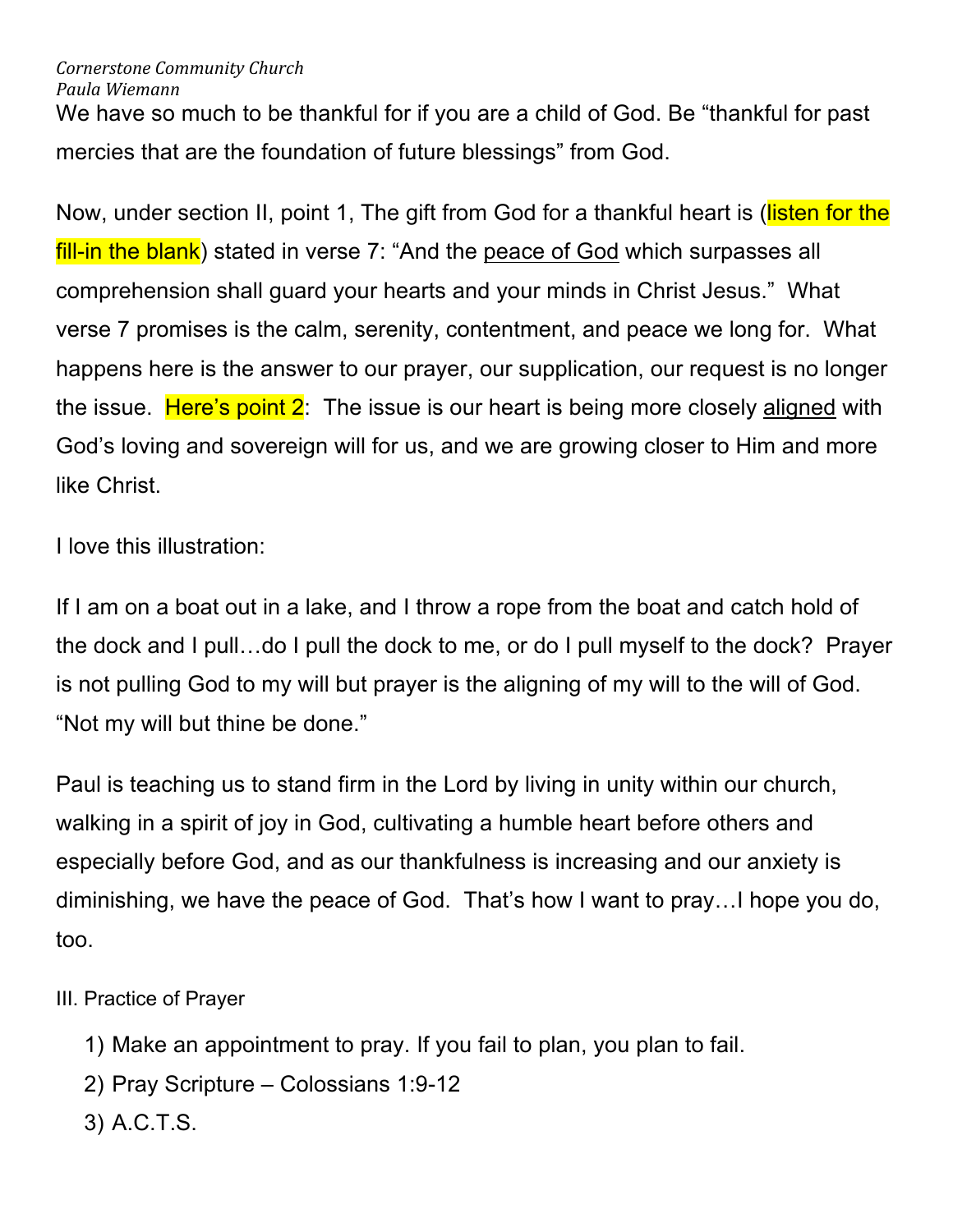- 4) When someone asks for prayer, try to pray immediately with them
- 5) Prayermate app
- 6) Use prayer journal to see God's work in your heart
- 7) Ask for prayer, find a prayer partner

# How Should I Pray?

"Be anxious for nothing, but in everything by prayer and supplication with thanksgiving let your requests be made known to God. And the peace of God which surpasses all comprehension shall guard your hearts and your minds in Christ Jesus." Philippians 4:6-7

**Main Point**: Paul lays down five stepping stones in Philippians 4:1-7 to lead us to have the right heart and right attitude in our prayer lives, and he describes the incredible products of humble, grateful prayer in our lives.

- I. Prerequisites of Prayer
	- 1) Paul calls for harmonious, unified living in the church to provide that spiritually strong atmosphere to grow. Philippians 4:1-3
	- 2) The second "stone" in standing firm in the Lord is walking in a spirit of joy in God. Verse 4
	- 3) We are called to be humble. Verse 5a
	- 4) This is a beautiful, calming little statement. I love it! In the second half of verse 5, Paul says, "The Lord is near." Verse 5b
	- 5) Paul is calling us to call out to God in prayer with a thankful heart. Verse 6
- II. Products of Prayer
	- 1) The gift from God for a thankful heart is the peace of God. Verse 7
	- 2) Alignment with God's loving and sovereign will
- III. Practice of Prayer
	- 8) Make an appointment to pray. If you fail to plan, you plan to fail.
	- 9) Pray Scripture Colossians 1:9-12